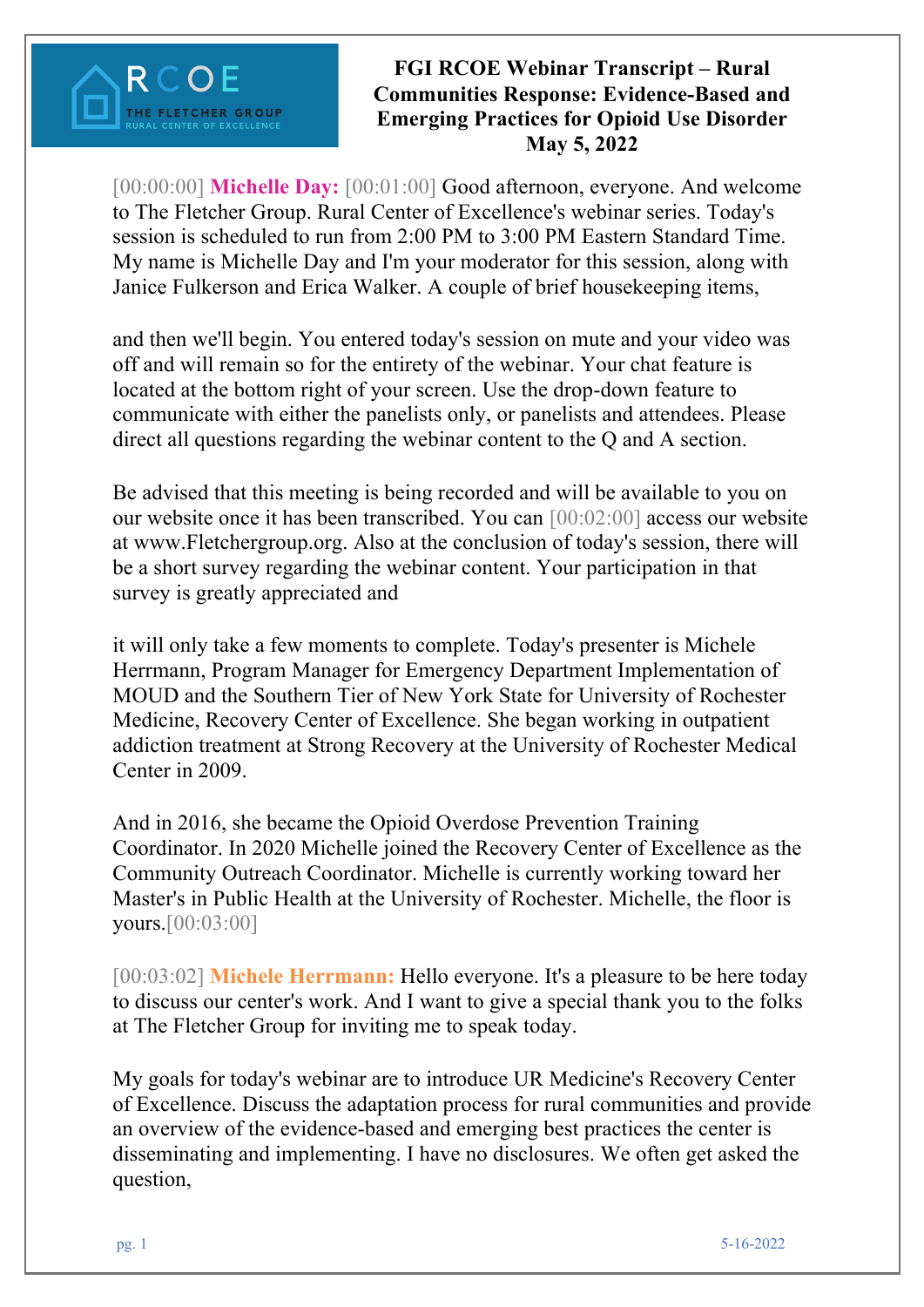### **FGI RCOE Webinar Transcript – Rural Communities Response: Evidence-Based and Emerging Practices for Opioid Use Disorder May 5, 2022**

what does your Center of Excellence do? Well, we've been working diligently since the fall of 2019 to reduce morbidity and mortality related to substance use disorder with a particular focus on synthetic opioids. While our target service area includes 23 Appalachian county needs in Kentucky, [00:04:00] Ohio, New York, and West Virginia, that were hard hit by the opioid crisis,

anyone is welcome to benefit from our work. Today, all US states and territories have participated in our events or used our products along with 81 other countries. Our approaches to disseminate evidence-based practices that have been identified through research and carefully adapted to rural communities. Our programs are part of an ecosystem of recovery.

This ecosystem, which will be discussed in a few minutes, addresses a wide range of needs across the continuum or the community and the continuum of care. We have a program assistance center, which is available for support in planning and implementing any of the programs we will review today. Our contact information will be shared at the end of the webinar.

So, how do we adapt our evidence-based and emerging best [00:05:00] practices to rural communities? First, we identify the evidence which typically is researched in urban or suburban locations. We look at the scientific literature and then consult with our team of subject matter experts in the fields of rural health and substance use disorder.

Then we adapt these best practices in conjunction with those subject matter experts, to the demographic, cultural, economic, and infrastructure realities that are in rural communities. Then we need to get those adapted best practices out to those would benefit that we do this through relationship building with rural communities.

Um, we worked with stakeholders, our outreach team, our program assistance team, as well as our data collection and analytics. The Center develops products that support learning and [00:06:00] implementation of these adapted best practices and provides robust toolkits to assist organizations in the implementation process. Our Program Assistance,

also known as technical assistance, Center builds client relationships. And support the planning and program implementation for our clients. We also refer to the otherRCORP Rural Centers of Excellence on substance use disorder, The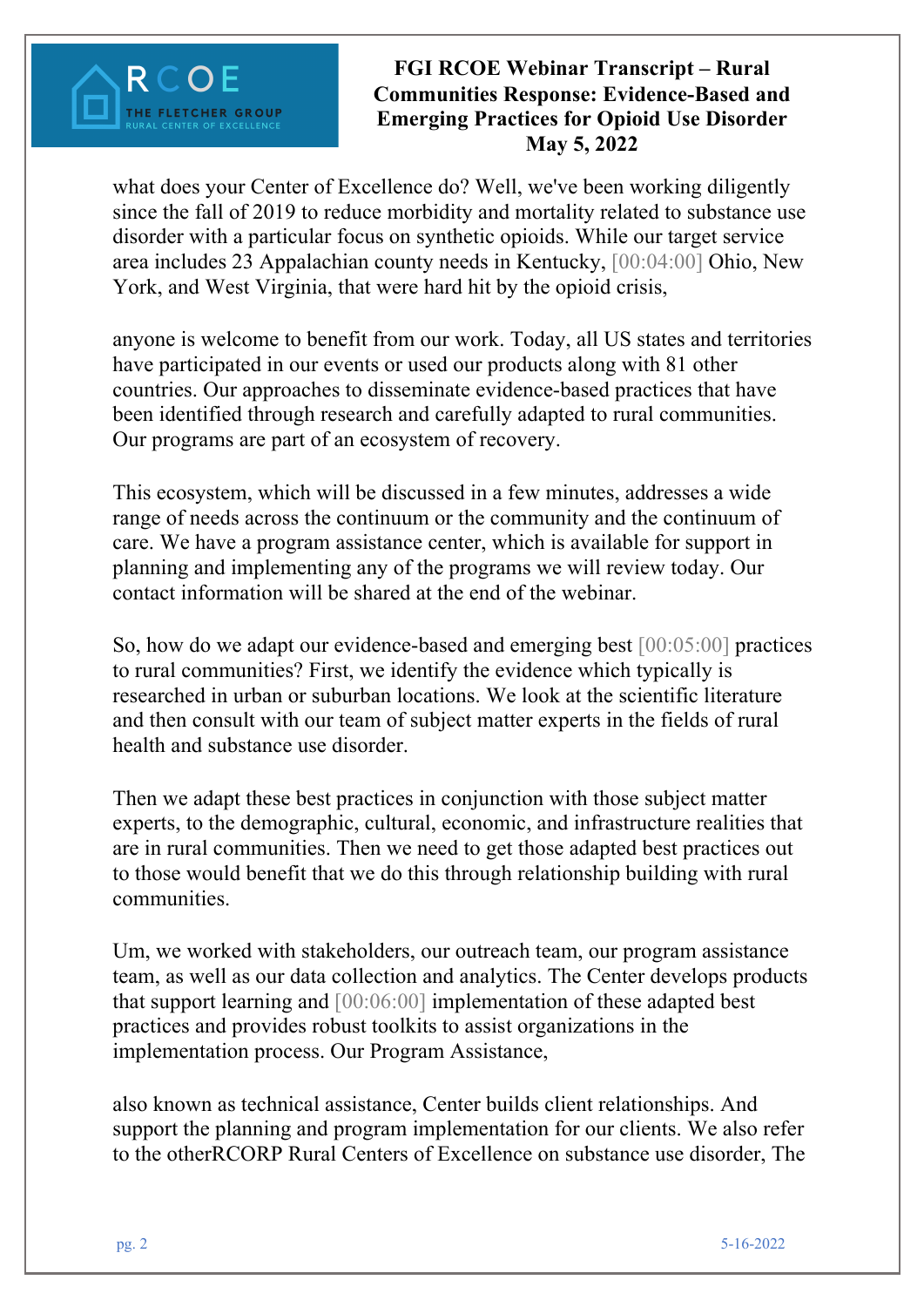

Fletcher Group, today's host, and the University of Vermont Center on Rural addiction.

Then we evaluate how we're doing. We look at our established baseline measurements. We report on a regular basis and we analyze our programs impact in the communities that we're serving. And we followed the cycle through all of the products, impress practices that we've disseminated to date. Next. I just want to provide a snapshot of the work.

The center has focused on each of these best [00:07:00] practices fit into one or more of five pillars or priority areas. As you can see, each practice makes up the ecosystem of recovery. Let's take a closer look at these practices, starting with the impact of COVID-19. Very early on, we realized that we needed to address how COVID-19 is impacting access to treatment. Two areas that were greatly impacted by the pandemic were group therapy and access to medications for opioid use disorder or MOUD. Especially when it comes to opioid treatment programs.

We partnered with an outpatient substance use disorder and opioid treatment program called Strong Recovery here in Rochester, New York to develop workflows protocols and toolkits that other organizations could use to continue to provide access to much needed treatment options. [00:08:00] There was a need to suspend in-person group therapy in March, 2020.

And there was a need to find an alternative way to provide group therapy. Video conferencing group therapy was established to continue this treatment modality. The practice can be used beyond its needs during the pandemic and open up for more options to rural providers to provide group therapy services.

There are different formats for video conferencing group therapy. There is single point point where patients are gather in a group and the therapist connects, uh, via telemedicine, uh, from a different location. And this can be very beneficial for rural communities who may be experiencing clinical staff shortages.

The other option is a multi point format where patients and clinical staff joined from separate locations, uh, through the video platform. This allows for problems for social or [00:09:00] physical distancing based on the health needs for the pandemic, but it can also allow for increased access to patients in rural communities.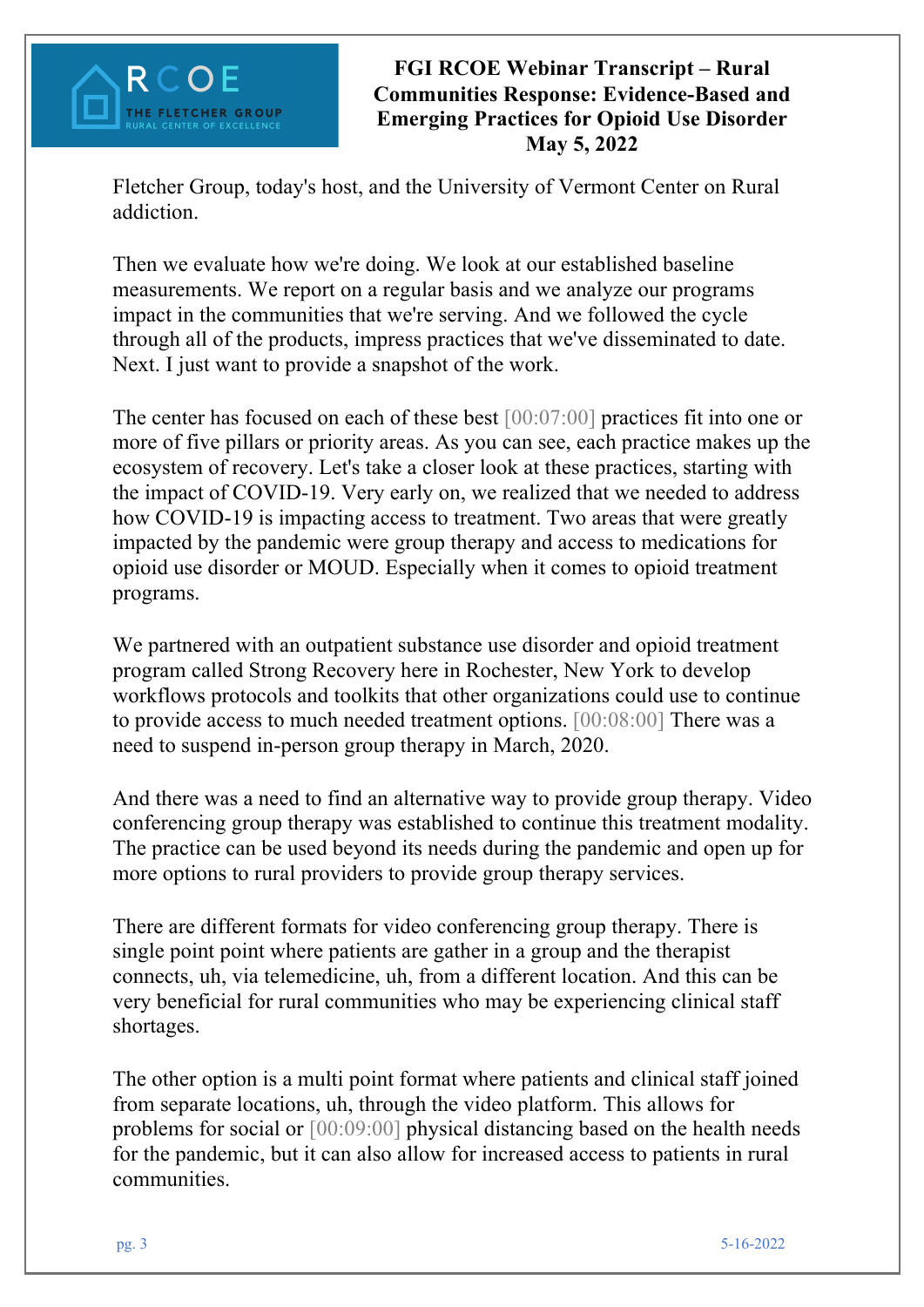### **FGI RCOE Webinar Transcript – Rural Communities Response: Evidence-Based and Emerging Practices for Opioid Use Disorder May 5, 2022**

So this helps for things like if a patient has family needs such as childcare or even any kind of work responsibilities they may have. Another needed changed during COVID-19 was to adapt opioid treatment programs dispensing process. We, again, partnered with Strong Recovery on their practices to continue to dispense MOUD. This particularly impacted workflows for methadone dispensing. Social distancing tele-health services, expanded take-home medications and curbside dispensing allowed for Strong Recovery to keep the delivery of services safe for both patients and staff. And that curbside dispensing, um, what occur, uh, you know, patients would come in and park in designated parking spots in the [00:10:00] parking lot, and they would have a staff member come and meet them at their car, get their information, and then go back to the clinic and hand deliver that medication to the vehicle.

Um, on our learning page for our website, we have toolkits which include tip sheets, work flows such as the curbside dispensing, um, supply lists, uh, state and federal resources, uh, that treatment organizations can utilize.

Next, we also needed to figure out how can we reduce stigma around substance use disorder. Stigma is such a huge barrier to individuals accessing treatment. And so one way to do that is to bring people in contact with a person who's been stigmatized because of their substance use or opioid use disorder and educate individuals about evidence-based treatment

and recovery. So our team developed a community conversation [00:11:00] workshop on opioid use disorder. This center facilitated interactive workshop, utilizes art, some prompt, the discussion around defining stigma and its impact on those affected by opioid use disorder. Charmaine Wheatley. Who's the artist. Um, you can see the, uh, the portrait here on the right.

Uh, she traveled to a rural community in Kentucky to meet with individuals and paint their portraits. She used their words as they discuss their experience with opioid use disorder and how they were stigmatized by their community, by providers and even their own loved ones. We use these portraits and the community conversations workshop, but we can also provide a toolkit for other communities to use and creating their own art campaign.

The workshop explores negative and positive beliefs around opioid use disorder and recovery. There's a discussion about ways to identify and overcome barriers and [00:12:00] challenges and addressing and reducing stigma. And participants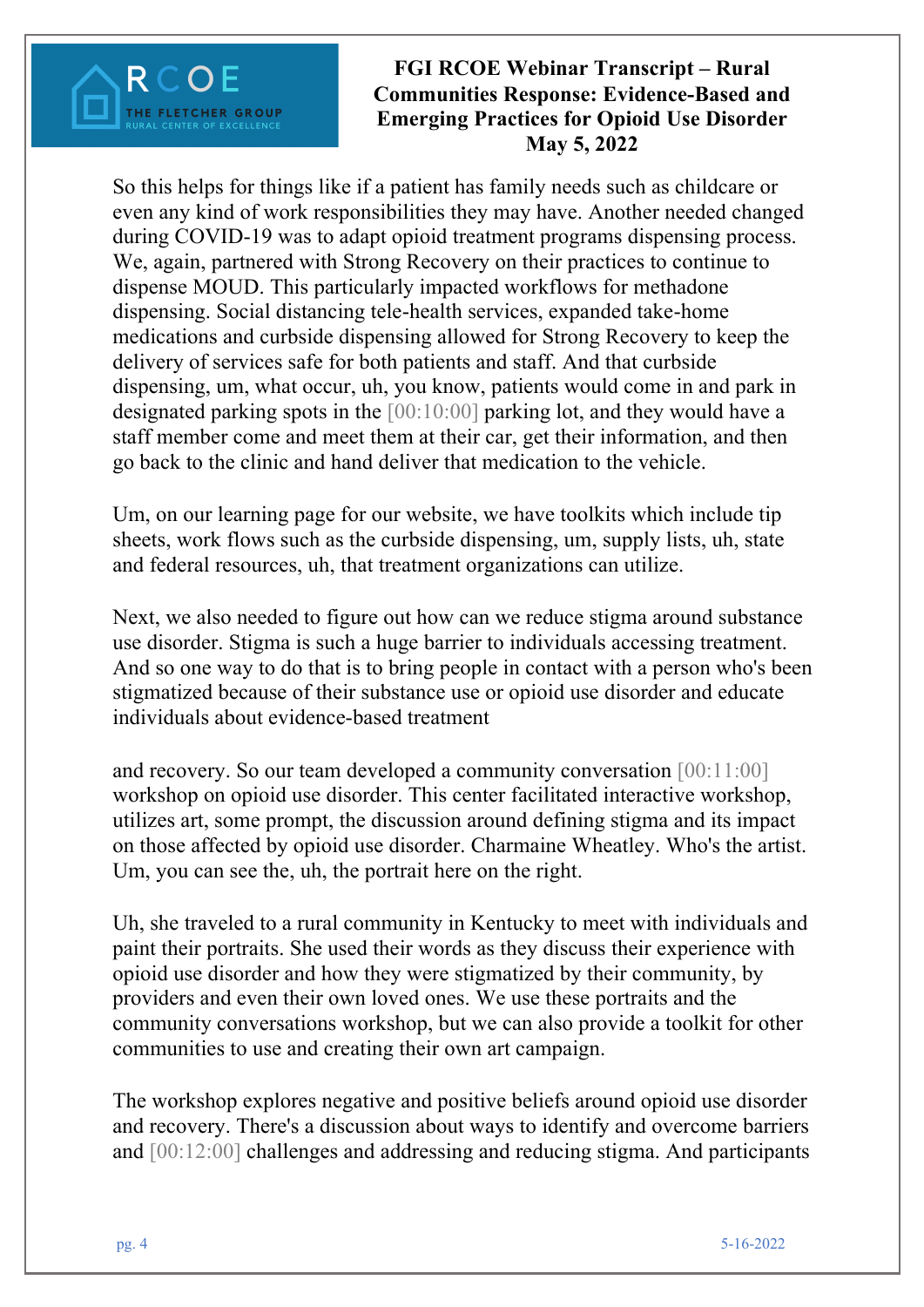### **FGI RCOE Webinar Transcript – Rural Communities Response: Evidence-Based and Emerging Practices for Opioid Use Disorder May 5, 2022**

learn uh, about support resource says how to build relationships. They can say with them and use to reduce stigma in their clinic.

Surveys are distributed to participants before the workshop to engage perception of stigma from whether it be community members or providers or other ancillary staff, such as front-end personnel. Uh, the surveys are then distributed again after the workshop to see if there was a change in perception amongst participants and for the

workshops that we've done to date. Uh, we have seen a pretty significant change in the perception, um, after the workshop was completed, um, in a, in a positive direction. So we're, we're, you know, reducing that, that stigma. Um, the workshop is about an hour to an hour and a half, um, could be upwards of two [00:13:00] hours.

Um, and it's also available as a train the trainer. So for individuals who are interested in becoming, um, a trainer. Um, please reach out to our program assistance center and we will connect you with a facilitator who will be able to, um, do the train the trainer course. So you can bring this training right to your community.

Another practice we've disseminated is the Rural Opioid and Direct Support Services or ROADS Program. And this is really seeking to remove the barriers for individuals with opioid use disorder, um, and increase their access to medications for opioid use disorder in their rural community roads helps to alleviate the burden of long distance travel for individuals which can be costly and disruptive

to their work or family obligations. You [00:14:00] having to travel one to three hours in order to get to treatment, especially if somebody is receiving a treatment such as methadone medication, um, um, having to go in on a daily basis that becomes very costly and cumbersome and disruptive for that person's life.

Um, This model utilizes a central opioid treatment program, uh, which may be in an urban location and then auxiliary medical units, which are in the rural areas to actually dispense the medication for folks. Uh, the auxiliary sites use telemedicine to consult with the central opioid treatment program.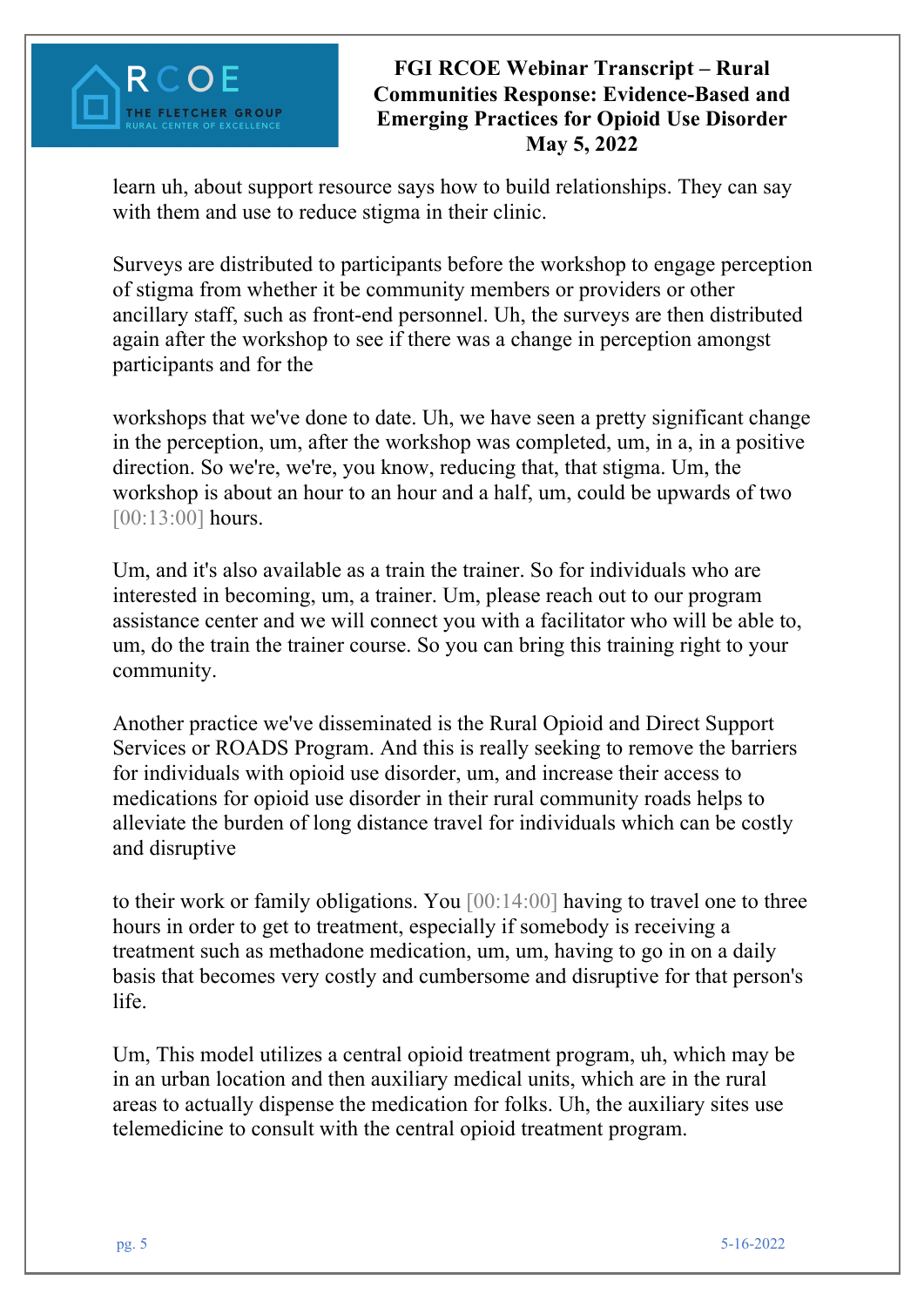### **FGI RCOE Webinar Transcript – Rural Communities Response: Evidence-Based and Emerging Practices for Opioid Use Disorder May 5, 2022**

And they're able to facilitate patients access to other services at the clinic. Um, so we talked about the tele-health for group therapy. Patients would be able to go to that auxiliary medical unit to be able to engage in the group therapy. Um, they're also available for [00:15:00] individual and family counseling

um, in addition to that, um, ROADS programs are equipped with broadband access for patients to use, to be able to connect to other services. They may require.

Our next program addresses those impacted by incarceration. According to SAMHSA, overdose is the leading cause of death among formerly incarcerated individuals. So we partnered with the Transitions Clinic Network to adapt their program to rural communities. The Transitions Clinic Network's goal is really to improve access to care upon release.

And it connects the individual via a community health worker with lived experience before or after the release in order to help navigate their care post release. So partnering Transitions Clinic Network, um, these, uh, TCN programs they're often in [00:16:00] primary care practices, uh, typically federally qualified health centers.

Um, and they can address chronic health conditions, including opioid use disorder. Um, with these individuals, they also are able to provide Naloxone and medications for opiod use disorder as needed.

There are focus is not only on substance use disorder or opioid use disorder, but it also able to treat other medical conditions that these individuals need. The TCN programs focus on cultural and trauma informed care, which seeks to reduce stigma. Um, again, as I said, you know, stigma is that is a huge barrier to individuals accessing treatment.

So if they're able to get primary care treatment in a non-stigmatizing way, it has a much more, um, beneficial impact on their engagement. Uh, the community [00:17:00] health workers embedded into these practices and they can assess the formerly incarcerated individuals with care coordination for things like substance use disorder treatment, um, or transitional housing or other warm handoffs that an individual may need such as employment, uh, insurance, getting insurance and, uh, you know, parental rights questions for these individual.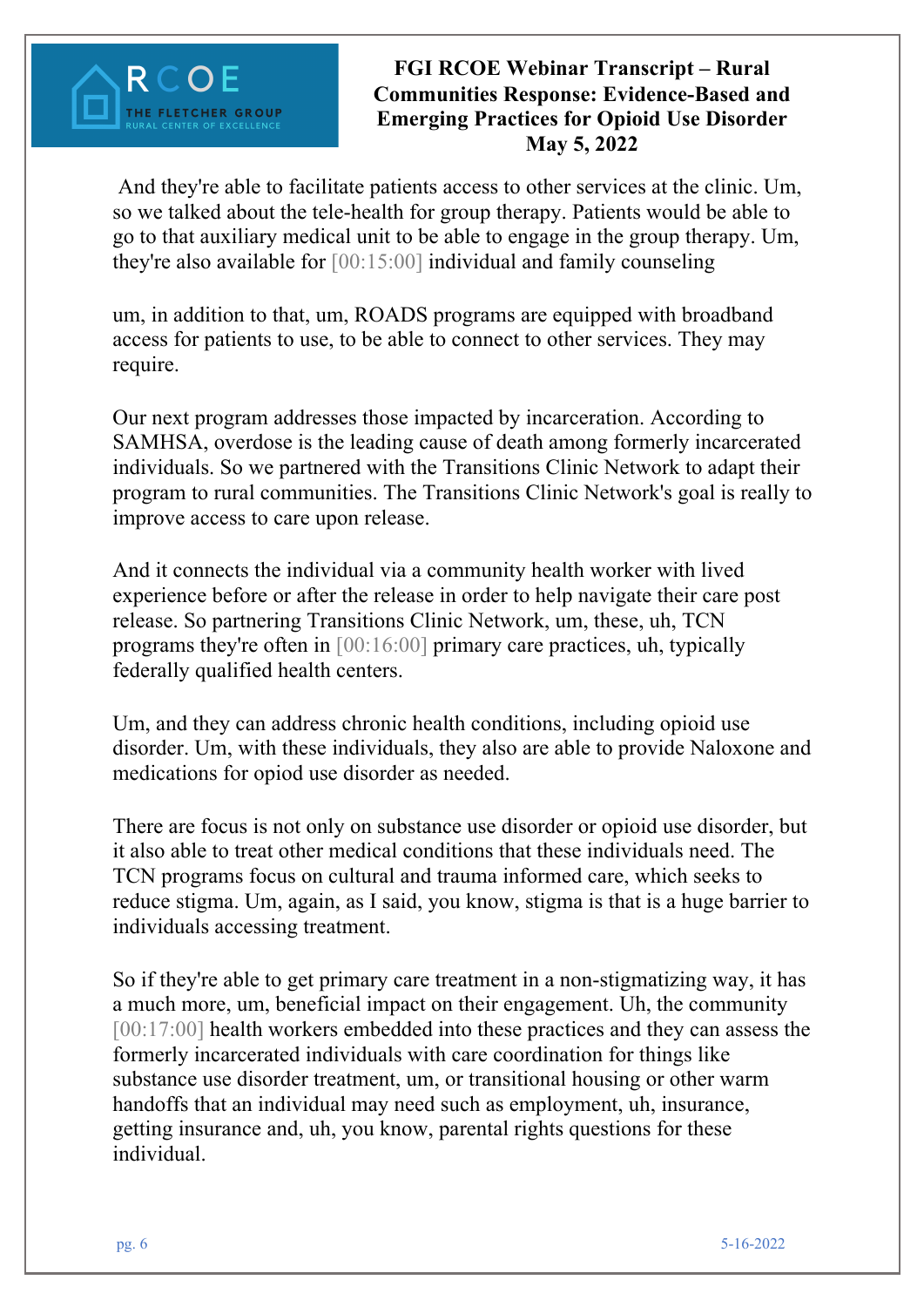On our learn page, we have a web series and, uh, have a toolkit with a fact sheet, um, planning and implementation information. There's tips on recruitment. Um, you know, there's a job description in there for the community health worker, um, as well as tips on the retention of the community health workers, which is so important.

Um, we also have workflows engagement plans. Um, there's regulatory guidance on there as well as a financial tool.[00:18:00]

Our next practice is around suicide prevention. We, you know, one thing that we saw very early on in the pandemic is, uh, an increase in, um, suicide rate. And we wanted to do something to address that. And so we partnered with SafeSide Prevention to adapt their already established evidence-based screening modules to address suicide risk and its intersection with opioid use disorder in rural communities, the modules include a video guided instruction and a demonstration of a systematic framework for suicide prevention.

They're designed to be done in a small group setting that allows for, you know, discussion and, um, some demonstration, uh, and role-playing um, and for those who are in the 23 county service region, uh, served by our center, the [00:19:00] subscription for the training is available at no cost. Um, for those outside the service area, they can, uh, access the training by subscription with SafeSide, for

um, for further questions, feel free to reach out to our program assistance center. Again, the contact information will be on the last slide.

Attention to how we respond to substance use is urgently needed. As we respond to the evolving overdose crisis. The over 30% rise in overdose stats in 2020 have been linked to synthetic opiates. Synthetic or excuse me, stimulants. And the use of substances in combination. The aim of this resource page is to provide communities including health and human services, providers, individuals with a substance use disorder, uh, their families and friends and [00:20:00] local leaders with a convenient evidence-based tool,

uh, that they can use and share and addressing the risks associated with poly substance use. One of the tools we've developed is called Facts for Life. And you can see a section of that tool here on the right. And it really discusses, um, you know, a multitude of factors that may increase, uh, overdose when it comes to poly substance use.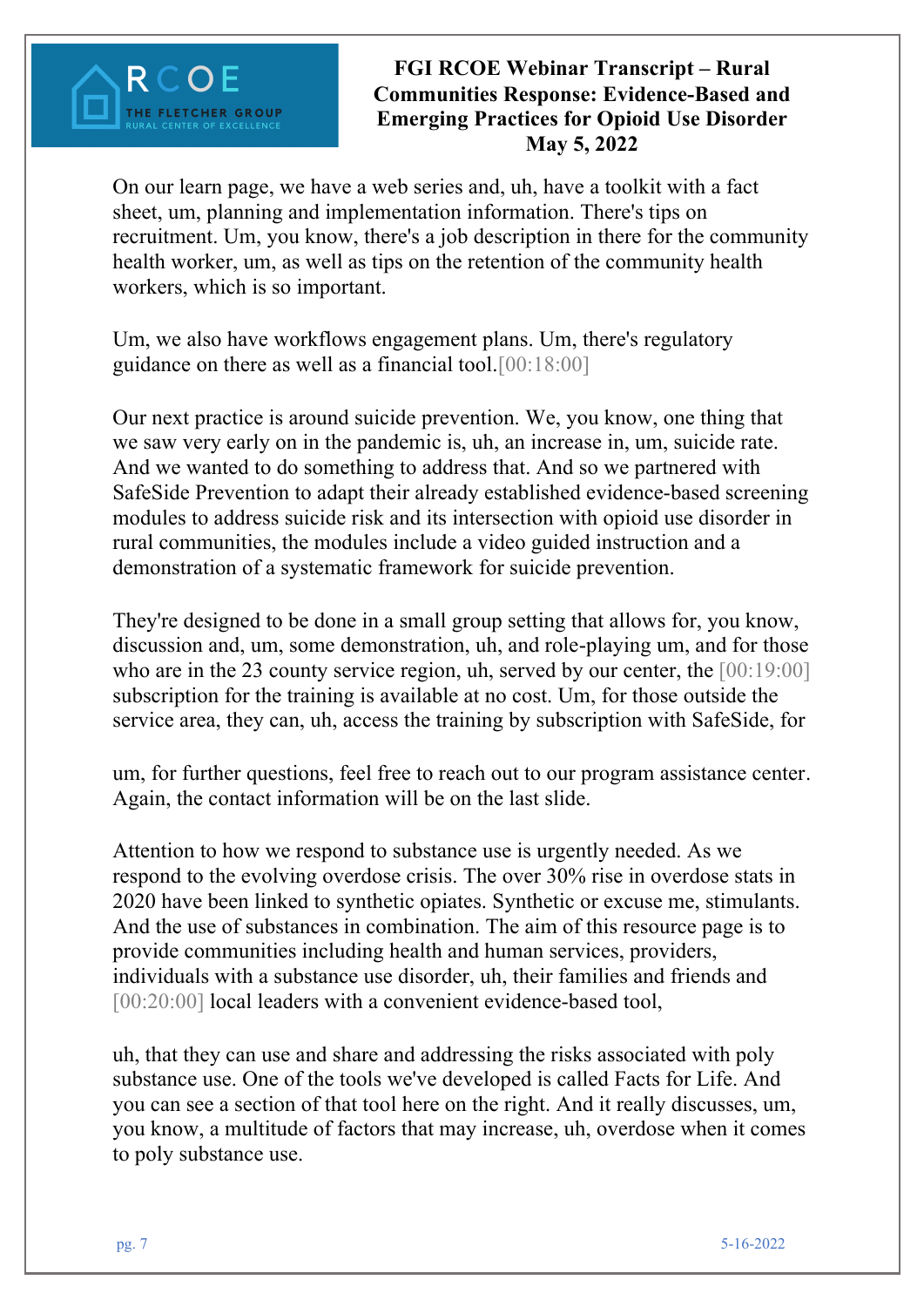### **FGI RCOE Webinar Transcript – Rural Communities Response: Evidence-Based and Emerging Practices for Opioid Use Disorder May 5, 2022**

Um, it goes over the dangers of counterfeit pills, um, which are a major cause of overdose deaths. It reviews the dangers of fentanyl and its prevalence. Um, you know, we're seeing fence know more and more in the drug supplies on the street and, um, being, you know, pressed to these counterfeit pills, uh, it reviews, um, information about the dangers of mixing [00:21:00] drugs and using drugs alone.

Um, you can access this step, uh, this document, it's a downloadable PDF. Um, and there's also a 15 minute video. Um, on the dangers of polysubstance use on our learning page.

So let's jump in and talk a little bit more about the ecosystem of recovery. So we need to start that off by talking about our current state. What does, what does it look like right now? So for an individual to access care. Uh, to treat their substance use disorder. It looks a lot like this, this illustration here, especially in our rural communities. Um, when an individual is seeking treatment, they run into a lot of closed doors.

Um, you know, and, and one of those doors that's always open though, is the emergency department. Um, but stigma is prevalent across the board, whether it be in the primary care office [00:22:00] or the treatment program or the emergency department. So what happens to an individual when they go to the emergency department? They're assessed, treated for their medical means not always the behavioral health needs provided information on treatment options, you know, maybe a piece of paper or a brochure for the patient to initiate.

And then they're discharged. This process does not offer the important nonstigmatizing support a person who uses drugs needs, to needs in order to start on their recovery journey. So it begs the question, how can we change the system of care for individuals seeking recovery? We need to establish a framework.

So the framework that rural communities can use around the ecosystem of recovery provides a [00:23:00] community-wide support using evidence-based and emerging best practices around opioid use disorder treatment. And it begins by establishing partnerships across the community. So we have individuals, these champions or these early adopters and

those community partners are able to provide patients with access to treatment. You know, whether it be in their, um, their home, in their primary care office, in the emergency department and in the treatment centers, it ends with a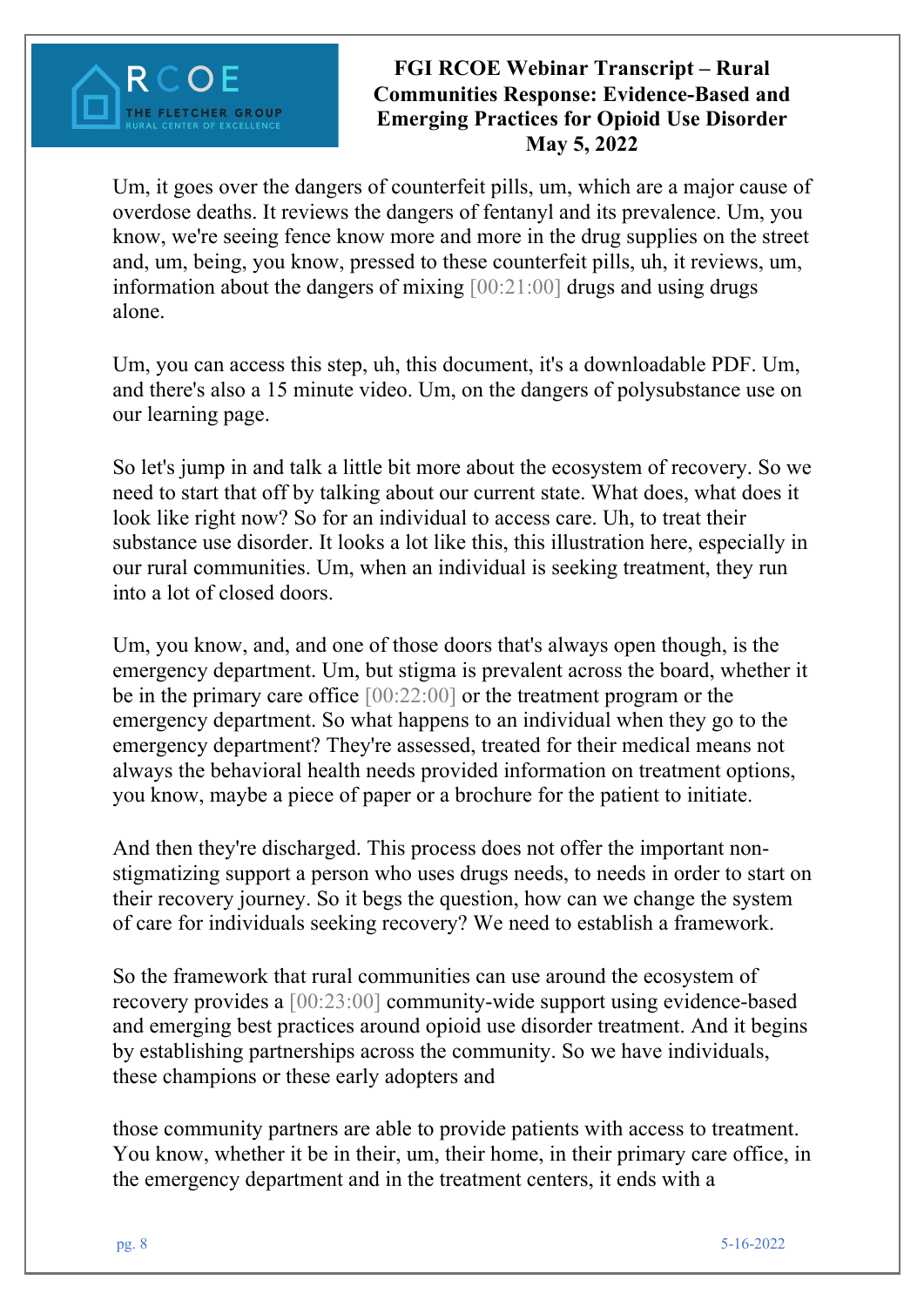### **FGI RCOE Webinar Transcript – Rural Communities Response: Evidence-Based and Emerging Practices for Opioid Use Disorder May 5, 2022**

community wide support for patients in recovery and care management, integrated into primary care practices.

The system is designed to increase screening. Provide timely access to treatment, which is very, very important, um, and also help an individual sustain long-term recovery. [00:24:00] And we do this with engagement of primary care providers in this system of care. So how would a, a rural community start this process? First, we need to build a system that's geared toward the local needs.

What, what are, what are folks seeing at home. And then partnering with other organizations. And this could be organizations, you know, in, in their town or in their village or in their county or other, uh, partners outside the immediate area. So is there a, you know, a larger, um, health system that we can connect with? And then applying those best practices over a period of time?

Um, you know, this could be one to two years a time. It's, it's not something that can happen overnight. And there are six key components to implementing this framework. First, we need to identify the crisis, right? What is [00:25:00] happening locally? What are we seeing? And then we need to create the conditions for change.

So how can we create an environment where we can garner support within our community? And then we did community needs assessments. You know, what are those who are living here think the health priorities are? And then establish a system implementation plan. How can we take what we learned in steps one through three, and then set up a system for change.

We also need to identify barriers. You know, where are we running into challenges? Well, you know, what, what are some biggest, big barriers that people are encountering as we're either looking to get them engaged in treatment, or as we're assessing, uh, setting up this system implementation. And then we modify the plan as needed as we do in any kind of, you know, optimization [00:26:00] period, you know, what's working, what isn't, what can we do to fix it?

So let's make this change. And this is where we hope to be. Um, and our future state for the ecosystem of recovery. You know, we still have our emergency department, our treatment program and our primary care offices.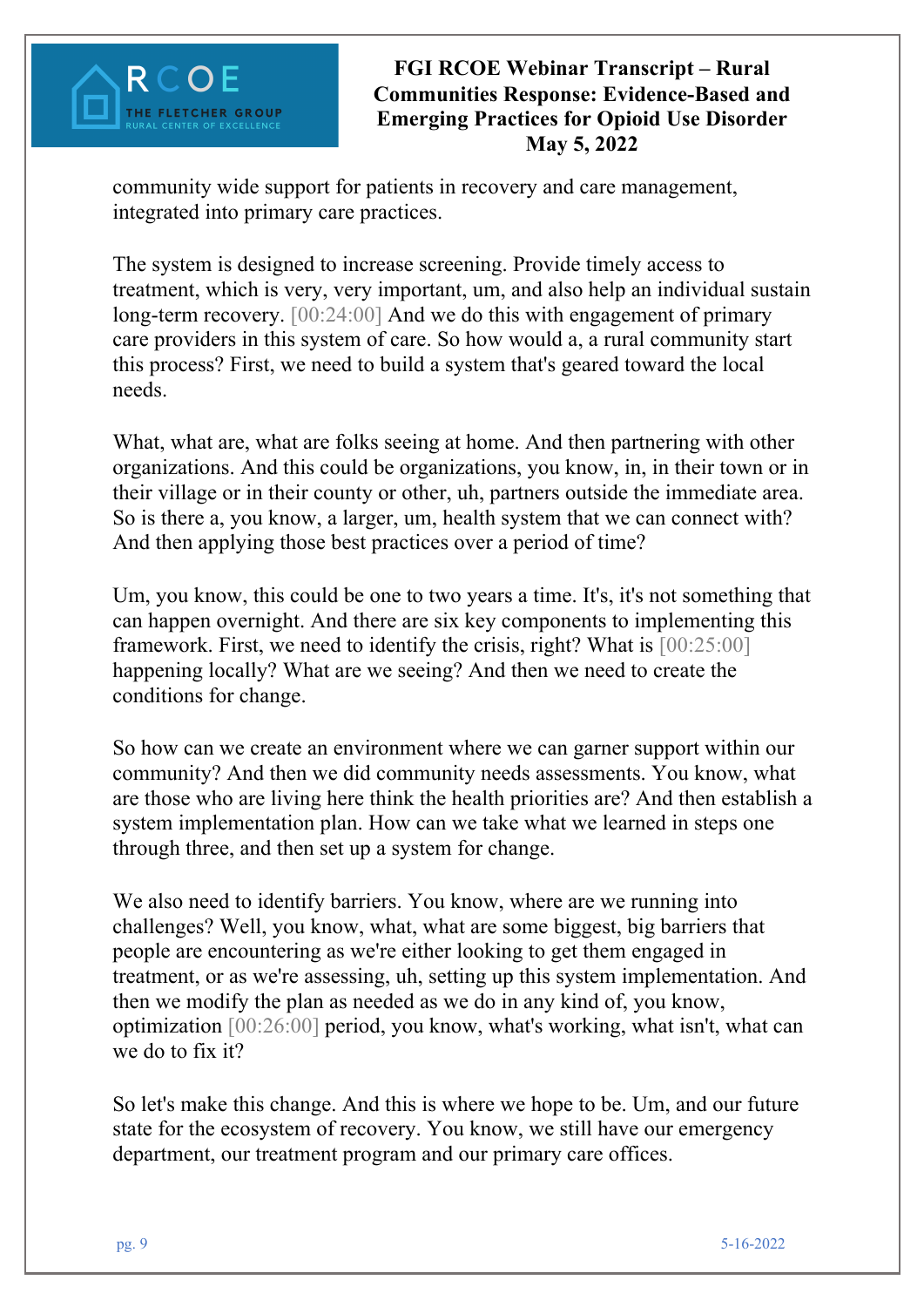### **FGI RCOE Webinar Transcript – Rural Communities Response: Evidence-Based and Emerging Practices for Opioid Use Disorder May 5, 2022**

And we start those partnerships and that's really the kind of that start in creating the conditions for change. So let's first talk about how we can bridge the gap between a treatment program and primary care. We establish a bridge program to connect rural communities, to medications for opioid use disorder, which may not be available in their local primary care practices.

And this bridge program connects providers in rural communities via telemedicine to [00:27:00] providers outside of the immediate area, to serve as a two to three-year bridge that supports patients in their recovery and the continuation of medications for opioid use disorder until the rural primary care provider has become trained and waivered.

And part of that is also that they have the competence and come and feel comfortable in order to continue to prescribe this medication. Um, you know, so if they get wavered and they don't use it, um, you know, that's not helping anybody, but if they get waivered, you know, whether they submit their notice of intent to treat up to 30 patients, or if they complete the required training

um, and so they can treat over 30 patients, you know what we want to be able to get them to, to gain that confidence, to continue the prescribing of the medication. This bridge program also establishes a tele-health link. Um, [00:28:00] and that really closes a known gap, especially in our rural communities, from, you know, between the providers, whether it's the primary care or the treatment program or the, the emergency department.

And our center is currently developing a video-based education modules for primary care providers to integrate substance use disorder treatment into their practices. And this will allow these rural PCPs to treat all medical means of patients that they already see, including substance use disorder. Next let's jump to the emergency department,

where we place a behavioral health assessment officer or a BHAO, uh, BHAO is a licensed behavioral health provider working in a rural emergency department who evaluates, manages the care and engages, identified patients who have screened at risk for behavioral health concerns. [00:29:00] The BHAO allows for rural emergency departments to increase their screening of patients

for both substance use disorder and mental health concerns, and if needed and see consultation via that tele-health link with a partnering psychiatrist at a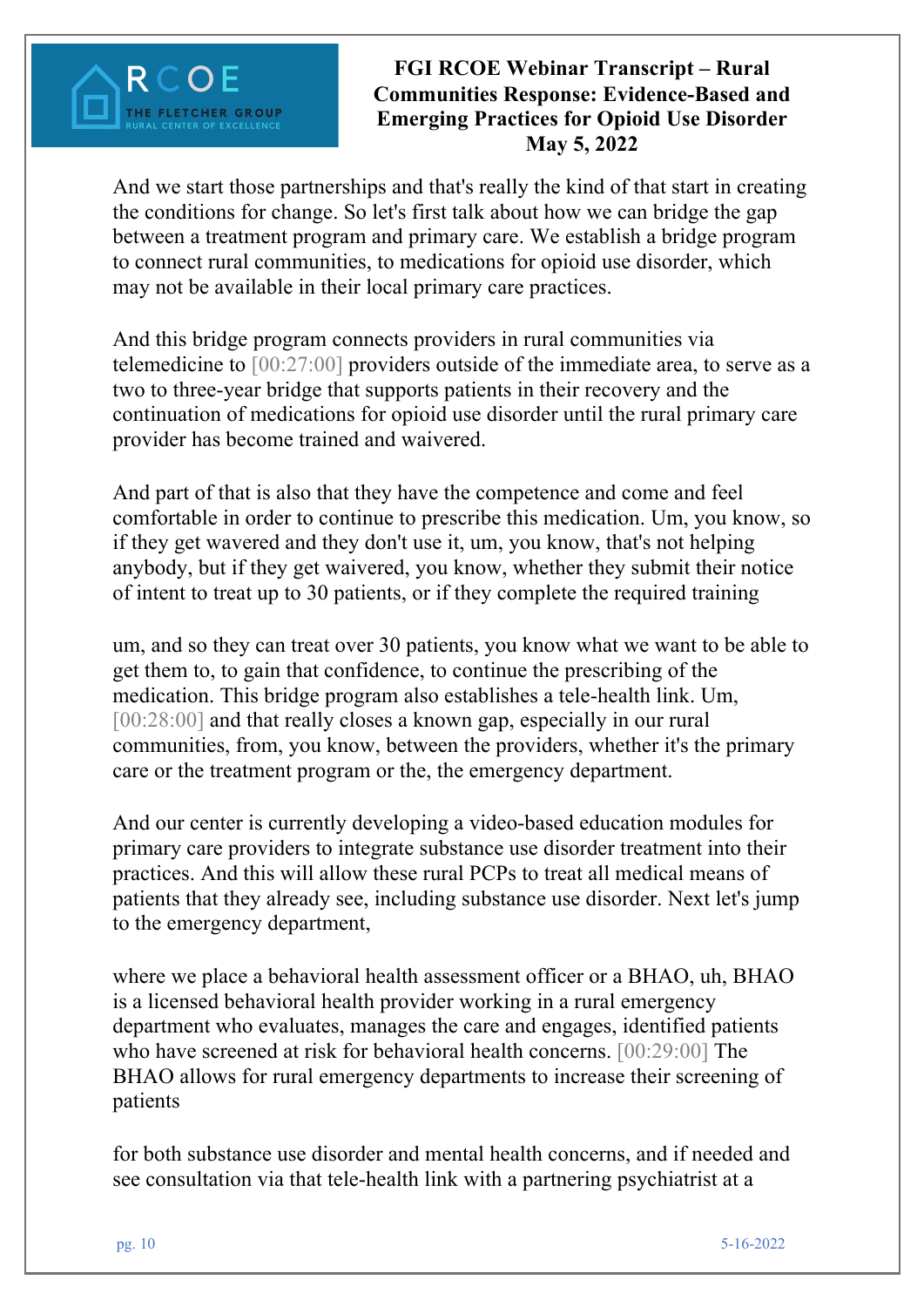### **FGI RCOE Webinar Transcript – Rural Communities Response: Evidence-Based and Emerging Practices for Opioid Use Disorder May 5, 2022**

central clinic location. They are also able to provide Naloxone to patients, um, right from the emergency department, as needed. And one of the hospitals that we partnered with, uh, in the, um, Northern Appalachian region here in New York state, um, one of the providers, uh, gave us some great feedback on, um, our BHAO and they said, our BHAO is a great resource for staff providing guidance and deescalation techniques.

And facilitating therapeutics to ensure we provide [00:30:00] appropriate compassionate care for psychiatric patients. And that compassionate care really stems from that stigma reduction work that we do. Included in the services and rural emergency department um, is the provision of medication for opioid use disorder.

Um, when implementing this, uh, here in the Southern tier region of New York, we engaged chief medical officers, um, pharmacists from the hospital, um, nursing staff providers and the BHAO. So all these folks came around the table and we started this discussion and this collaboration really allowed for a smooth implementation

for the emergency department to start this program. When the patients are screened by the BHAO in this process and if they meet a criteria for opioid use disorder, um, and are in withdrawal, according to [00:31:00] the COWS Scale, um, they have the option to start the induction process of buprenorphine right in the emergency department.

They're monitored throughout the process. And once the patient is no longer in withdrawal. Again, this is a kind of a re-evaluation, um, every hour or so, uh, utilizing the COWS Scale or Clinical Opioid Withdrawal Scale on the patient can be discharged. Now, this isn't kind of in that, from that current state, um, you know, where we just, you know, start them on the medication and tell them to reach out to folks.

It's we then partner with a peer from a treatment program. And the BHAO engages that peer, um, really right after the screening process. And the peer can start that facilitation with the BHAO for a warm handoff. So the patient has somebody with them guiding them along this process so they can continue their [00:32:00] medication.

They can start treatment based on their needs, whether it's inpatient, outpatient, um, you know, whatever it happens, um, that they need. And really those peers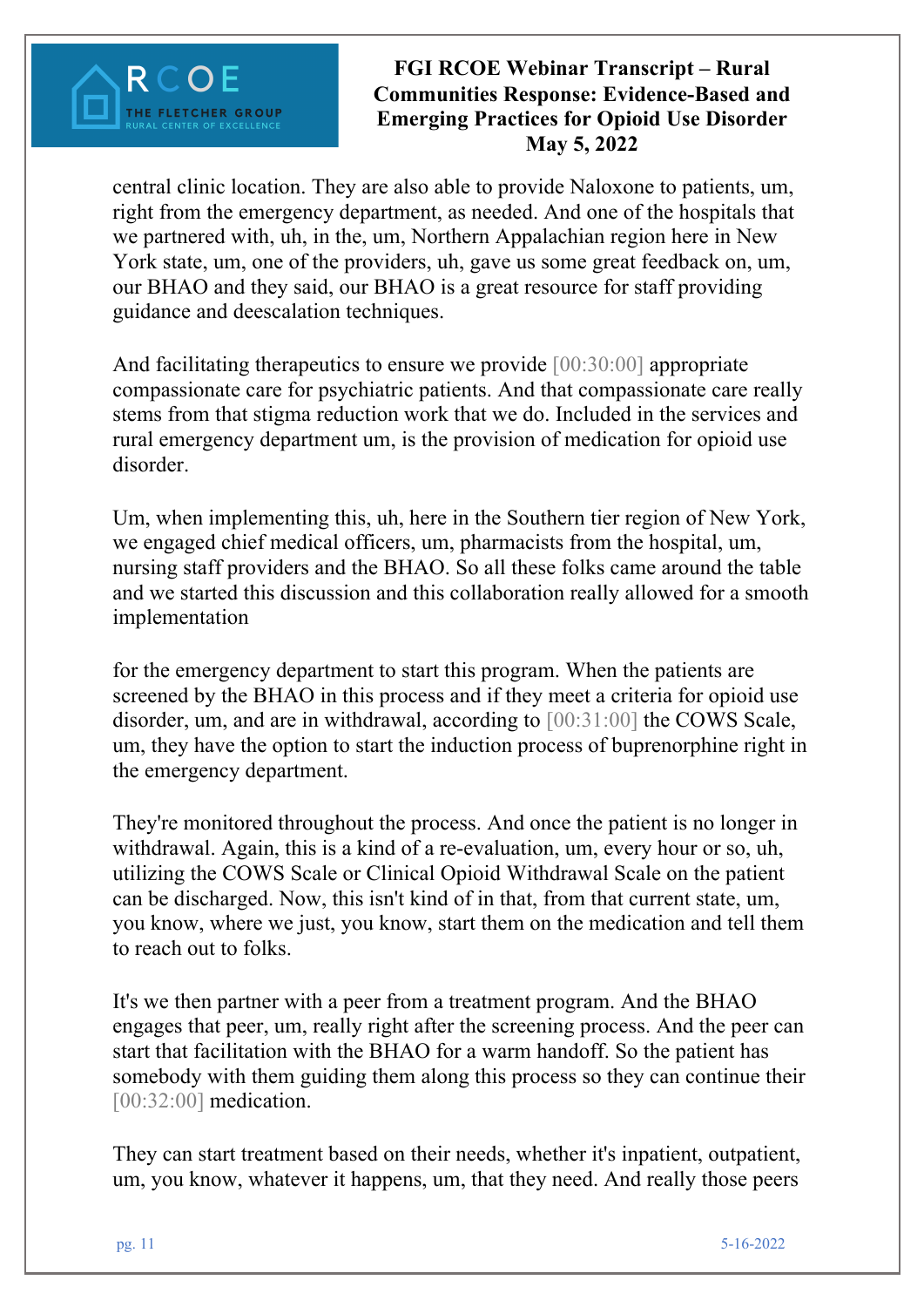### **FGI RCOE Webinar Transcript – Rural Communities Response: Evidence-Based and Emerging Practices for Opioid Use Disorder May 5, 2022**

have play a pivotal role in early engagement with patients. Um, they can be dispatched to the, uh, rural emergency department and they really offer unique perspectives through their lived experience.

Um, they engage with a patient really from bedside. Um, and, uh, they can continue to work with the patient, uh, throughout their treatment journey, um, from the emergency department and throughout their program, um, at the treatment program.

Next we want to bring in the local community. You know, this is where those stigma workshops we discussed earlier coming in. We want to educate the community about what substance use disorder is and what it is [00:33:00] not. Um, we want the community at large to understand that addiction is not a moral failing or a lack of willpower.

Um, we want them to know that substance use disorder is a chronic disease that when managed people do recover from. And that recovery can have many pathways. Including medication. And so we want to educate and dispel any stigma around medications for opioid use disorder as well. We need to increase the messaging that MOUD is not trading one drug for another, but it's part of a person's treatment.

Um, just as it would be for any other chronic condition. We also need to provide the suicide prevention training and a community-wide access to Naloxone. And it really helps to create and foster a safe [00:34:00] environment for patients to recover in.

And we want to move our focus over to the primary care office, where we put a behavioral health care manager. And this behavioral health care manager, BHCM as a licensed behavioral health worker who is embedded right in the primary care office. And as part of the treatment team, BHCM's are part of a, kind of a collaborative care model of treatment.

Um, that's really most feasible and sustainable in rural communities. Um, they're able to provide brief treatment and connection to other services a patient may need, you know, whether it is, um, you know, housing services or connection to, um, you know, eye doctors, um, or you know, what ever other needs that the individual may need.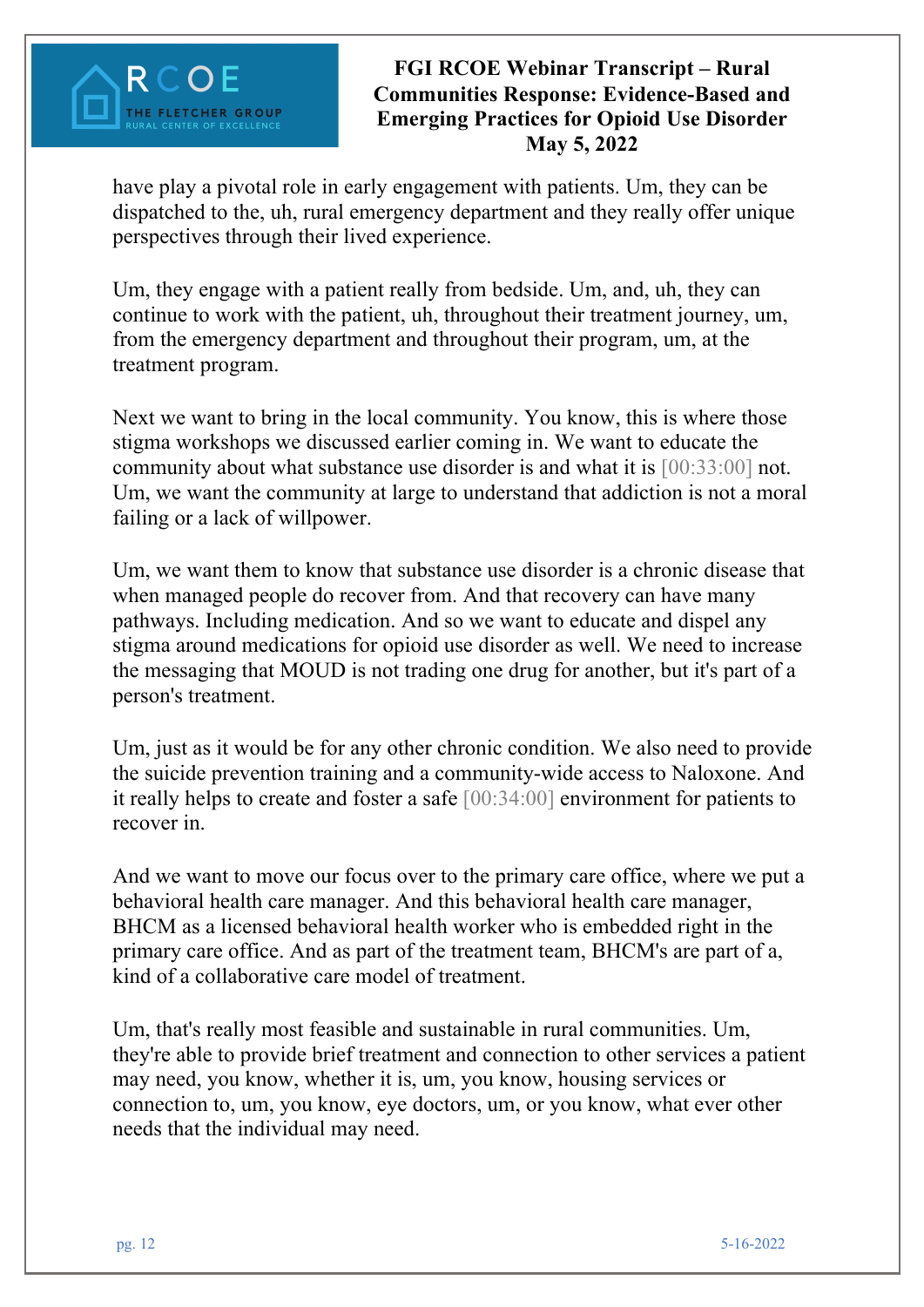### **FGI RCOE Webinar Transcript – Rural Communities Response: Evidence-Based and Emerging Practices for Opioid Use Disorder May 5, 2022**

They're able to answer [00:35:00] mental health and substance use disorder questions. And able to provide follow-up care. Uh, they support medication management from the practice office and use evidence-based practices in their counseling.

And you see this dotted line from primary care back to treatment. This represents that returned to use or relapse is part of the process of recovery. Um, management of a chronic disease is not a linear process. You know, if a person has a return to use and the BHCM, um, can refer the patient back to the treatment program and re-engage that peer, then the patient can return back to the primary care practice when they're back in that medication maintenance phase of their treatment.

I spoke earlier about the five [00:36:00] pillars to address priority areas in substance use disorder treatment. This is just a snapshot of what we used while building the ecosystem of recovery here in the Appalachian region of New York. Um, so let's dive in a little bit deeper and talk about these priority areas.

Um, I've reviewed. And, um, you know, how this kind of all came together and, uh, creating the ecosystem and the practices that are in the yellow boxes are examples of practices that can be implemented to support each pillar. But the community has the ability to implement each one of these practices for whatever will work best for their unique needs.

So if you know, one of these practices under the pillars might not work best in your community, you know, you can use another approach. So first the first pillar we want to look at is [00:37:00] that we seek to save lives. Uh, in general, we recommend starting here, but it's not always possible. So this is where your Naloxone distribution comes in.

This is where this, um, suicide prevention training comes in. Um, that engagement from the emergency department and providing MOUD right from the emergency department and an as part of that polysubstance use awareness campaign that we, that we've put out. Um, then we want to engage our community through a shared understanding and leadership.

Uh, we want to work with those early adopters that I had mentioned before in creating these conditions for change. Um, and this is where we can identify those champions in our community. You know, how can we establish this, this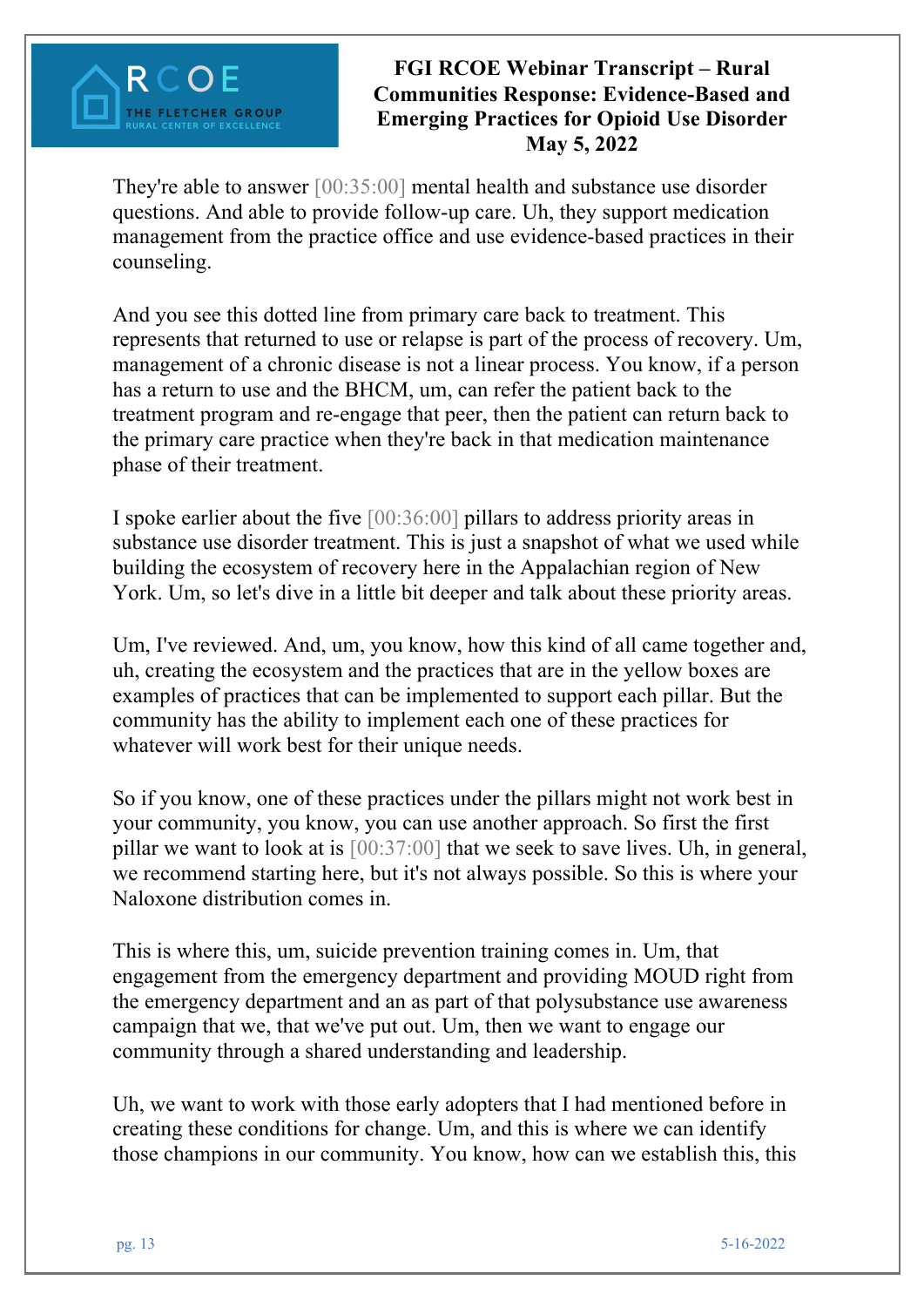early adopter, this champion network? Um, this is where we can engage the community through the community discussions on stigma.

Um, this is where we can also start that conversation with [00:38:00] medical staff and the primary care offices around stigma and around the stigma associated with medications for opioid use disorder. Um, this is where we can involve the behavioral health assessment officer. And we want to make sure that not only are we educating the community around stigma, but that we also educate ourselves

about our words because our words matter. So we need to be able to educate folks on using non-stigmatizing language. Um, again, the polysubstance use, um, awareness campaign kind of folds into that engagement of community, really educating across the spectrum. And the third pillar is to expand access to treatment.

We really want to meet people where they are having to drive a long period of time to. Uh, you know, get treatment, uh, is, is a huge barrier to folks. So how can we bring treatment to their community? [00:39:00] And we, we need to look at our community, you know, where are folks showing up? Is it the emergency department?

Is it their primary care office? Are they going to the library? Are individuals, you know, looking at their school and going to their school? And then utilize those evidence-based practices to bring the treatment right to them. And so, you know, in our case, um, we did the ED-based MOUD. So we, we were able to bring the treatment rate to their, uh, you know, local, um, rural hospital.

And then starting that bridge program. Um, so for the bridge program that we set up in, one of the counties, um, in, uh, in a Southern region actually had a room, like a tele-health room that individuals were able to go. They booked the appointment in the room and they were able to have that tele health bridge, um, service to one of our partnering providers here in the Rochester area.[00:40:00]

You could also utilize ROADS in this situation. So again, bringing those ancillary medical units rate into the rural community and connecting to that central OTP. And then also working with the transitions clinic network programs, um, to engage and expand treatment for individuals who are recently released from incarceration.

RCOF

**THE FLETCHER GROUP**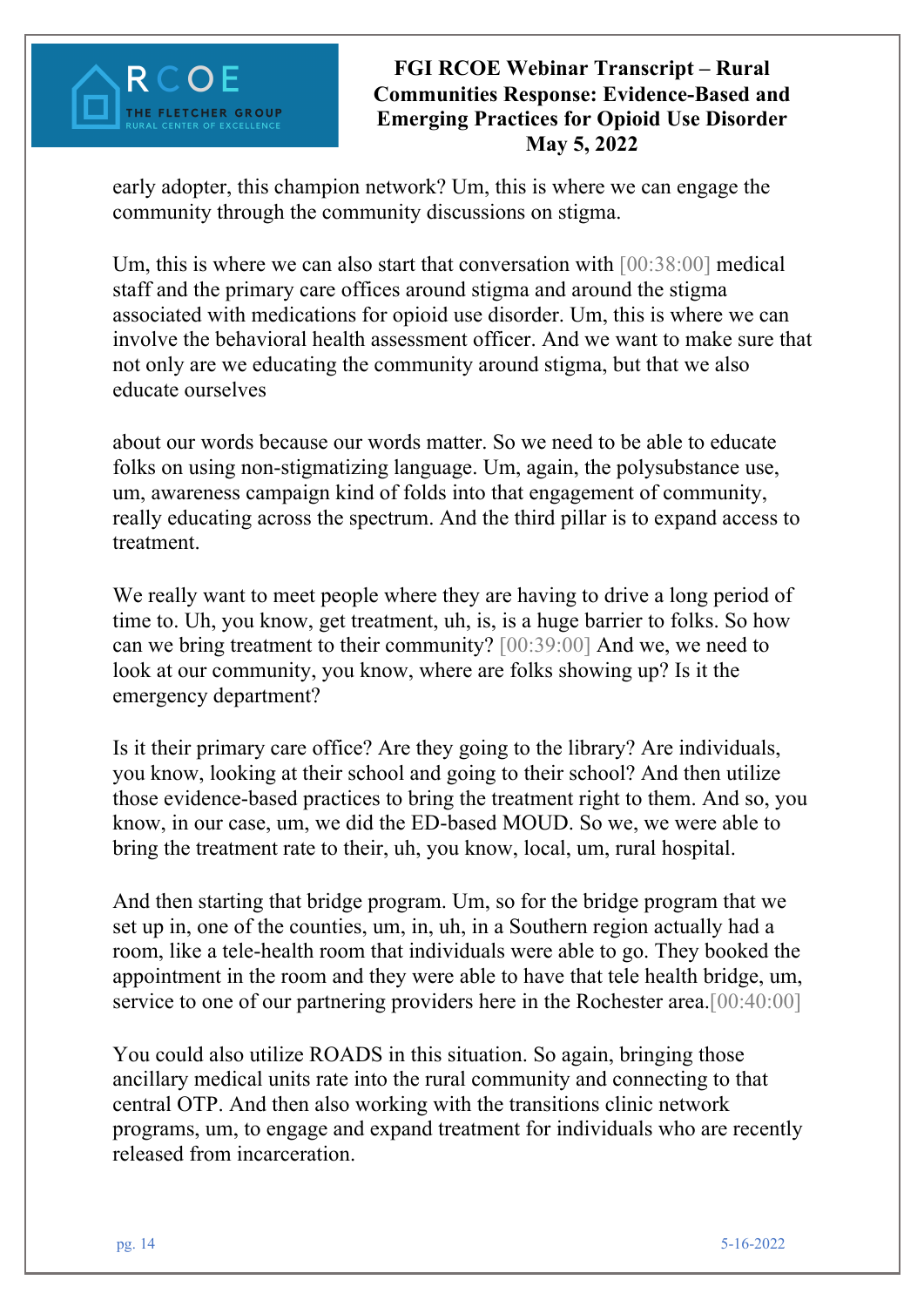### **FGI RCOE Webinar Transcript – Rural Communities Response: Evidence-Based and Emerging Practices for Opioid Use Disorder May 5, 2022**

And then the fourth pillar really highlights this increased need for screening to prevent substance use disorder. Um, you know, we need to be able to screen for substance use disorder and mental health conditions across the board, whether it is in the emergency department or in primary care. Um, and you know, utilizing that behavioral health care manager in the primary care practice, you know, utilizing that suicide prevention training, utilizing the behavioral health assessment officer.

And engaging the patient  $[00:41:00]$  right from that screening process to then maybe being able to start the medication right from the emergency department. And then finally the fifth pillar is supporting recovery. If we're able to do one through four, but we cannot support an individuals recovery. None of it. None of the other stuff matters.

So we want to be able to support individuals in recovery. How can we create a safe environment for individuals to recover? We need to create that nonstigmatizing, uh, community around them, you know, through those community discussions. Um, we need to engage our, the community recovery supports, you know, whether it's the grassroots folks or maybe it's 12 step. Um, perhaps there's recovery fitness programs in the area. Um, and also focus on recovery oriented, social events and holidays.

Where perhaps drugs or alcohol may be present [00:42:00] normally, but in this case they're able to celebrate, um, without drugs or alcohol there. And also recovery housing. You know, this is that The Fletcher Group, uh, uh, you know, um, focus is that recovery housing, creating a safe environment for people to recover in. But we always, we want to be mindful to invest in our care managers in our, and in our peers.

They're really the keys to engagement in this process. But we also want to engage and invest in our community and, you know, the stigma being the biggest barrier to accessing care. If we can get rid of that, we have such a great opportunity to help people in recovery.

I want to wrap up by sharing an exciting, uh, upcoming event that the recovery center of excellence is hosting. Our center is hosting [00:43:00] the national world substance use disorder, health equity, and stigma summit on May 18th through the 20th this year. Uh, we're doing this in partnership with the other RCORP Centers of Excellence.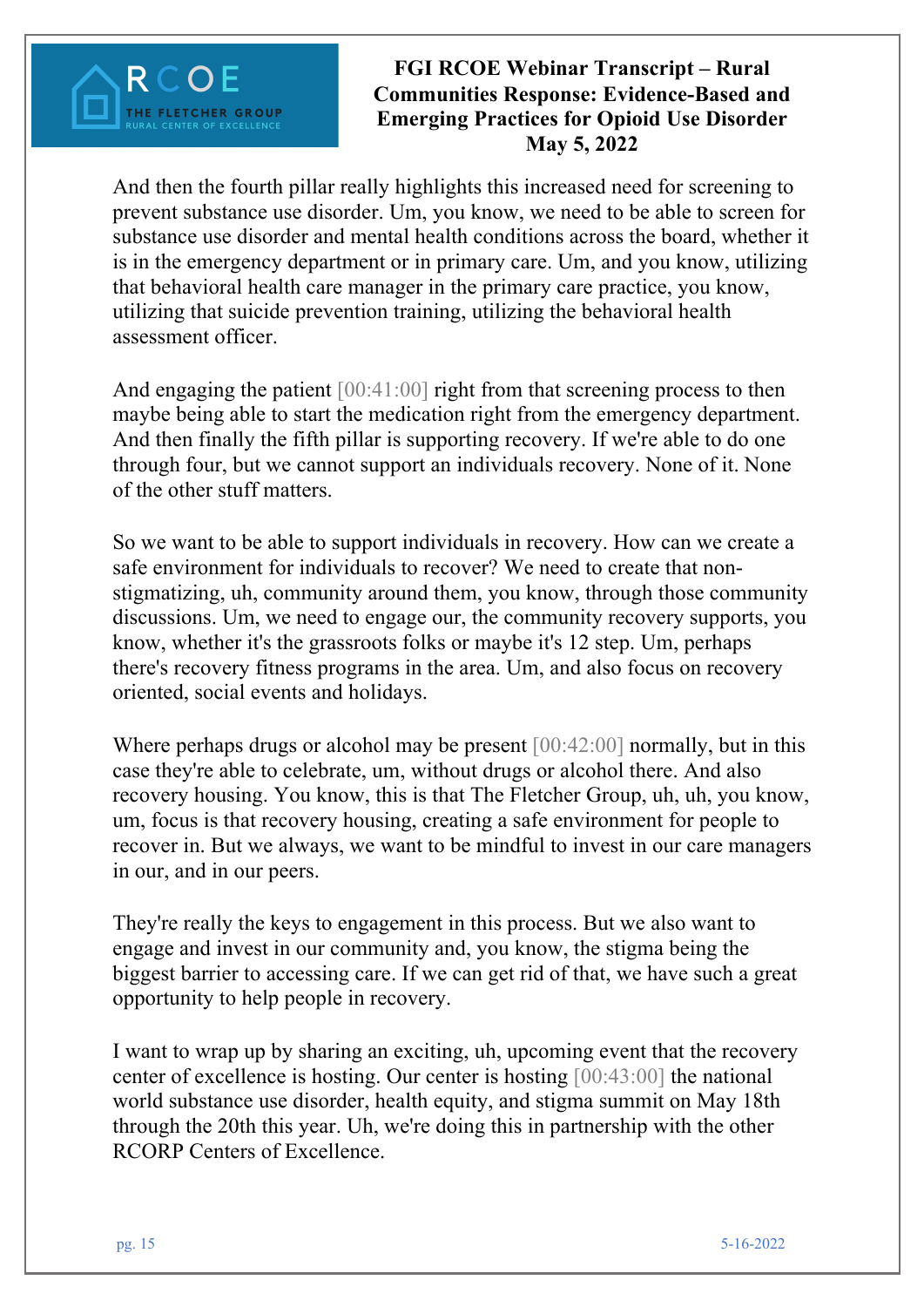

So The Fletcher Group and University of Vermont Center on Rural Addiction. This is a hybrid event, which will be in-person here in Rochester, New York at the Eastman School of Music. And we'll also be hosted virtually. If you're interested in learning about actionable strategies to help rural communities address stigma and promote health equity for individuals with substance use disorder or opioid use disorder.

Um, if you want to share brag a little bit about the successes that you have implemented, some of these evidence-based strategies with your peers, um, if you want to connect with other communities to establish a learning network, you know, sharing what works and what didn't work amongst different communities can really help open the door for folks.[00:44:00]

Um, or if you just want to learn more, come and join us, this month, 12 days away, um, the event is free. It's open to the public. Um, we have an incredible lineup of speakers. Um, we will be offering continuing education credits, uh, at no cost to participants, whether in-person or virtually. Um, and for more information, go to takingaction.Vfairs.com.

Um, there, you can see our speaker lineup. Um, our agenda is actually going to be posted on Monday. So take a peek at that and please register. Um, we would love to have you join us. As promised I was going to share our contact information. Uh, we'd love to be able to connect with you. If you have an interest in learning about any of the work that we went over today.

Um, or if you have any questions or ideas about work, we may be able to do in the future. [00:45:00] Um, you can follow us on Twitter and LinkedIn. Uh, we post updates and share various events of the work, um, and the products that we're working on. Um, so please, uh, connect with us. We'd love to hear from you. Um, This wraps up my presentation.

Uh, so thank you all for joining. Um, I believe we're going to open up for questions.

[00:45:23] **Janice Fulkerson:** Thank you, Michelle. We are going to open it up for questions. We've got quite a few for you. So the first one that came in, um, was related to peer services. Um, our certified peer services integrated into the services that you've talked about today.

And are they a nonclinical or more clinical? Maybe you can expand on.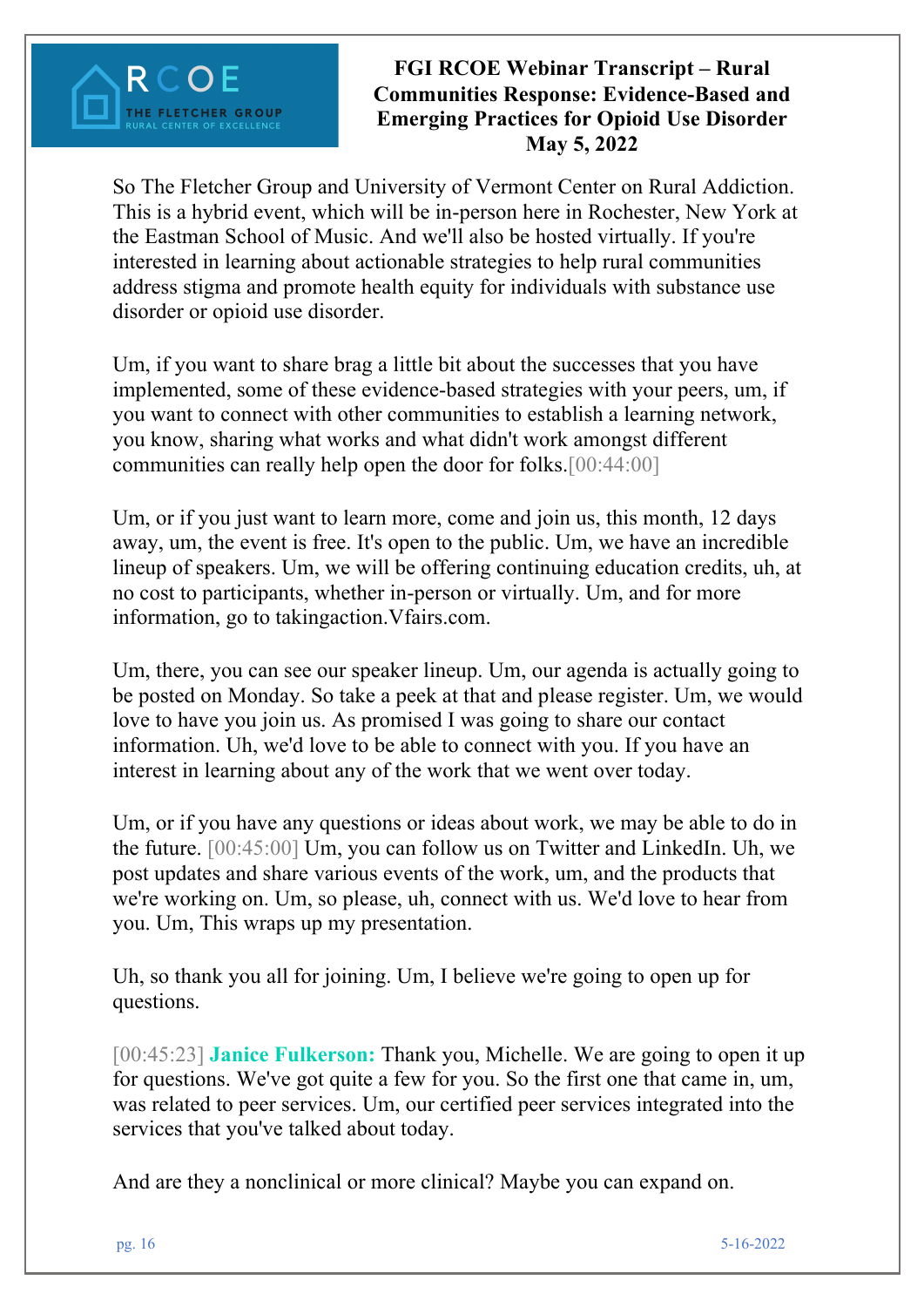

[00:45:46] **Michele Herrmann:** Absolutely. Um, so the peer services that we utilize in the ecosystem of recovery here in New York, our certified recovery peer advocates. So this is a certification through New York state, the peer [00:46:00] role as a nonclinical role, but they are still part of the treatment team.

And so they do participate in treatment planning, um, and, and help with that, that connection to other services. Um, the, the peers, um, for the partnering, um, clinics that we, that we work in, um, are able to, like I said before, come right to the emergency room to, um, you know, increase that engagement and they really follow that patient along.

So the patient has, you know, someone who understands what they're going through, walk with them throughout the whole process.

[00:46:38] **Janice Fulkerson:** Terrific. Thank you. Um, and if anybody wants to learn more about peer services and how some of the social model, uh, recovery supports fit into a medical model, uh, you can reach out to any of our Centers of Excellence.

At the University of Rochester, Vermont or Fletcher Group. [00:47:00] Okay. Um, another question, Michelle, for you, uh, you mentioned on slide 14, the community needs assessment. Do you see organizations doing their own needs assessment or partnering with groups that may be like governmental agency, non-profits or hospitals to complete a more community focused, more broad based needs assessment.

Can you speak to the needs assessments?

[00:47:27] **Michele Herrmann:** I, I've actually seen it at several different ways. Um, so we've seen, uh, some community needs assessments that are distributed by the local health system. Um, we've seen some that it's a collaborative approach. Um, maybe the, you know, the hospital, main hospital in the area kind of takes the lead, but then they engage, um, you know, uh, stakeholders from primary care from law enforcement.

Um, I've seen some where they include recovery oriented organizations. Um, and then I've [00:48:00] seen other ones where they kind of blend different community needs assessments together to kind of get like an aggregate needs assessment for perhaps a broader area. So, um, it, it really just depends on what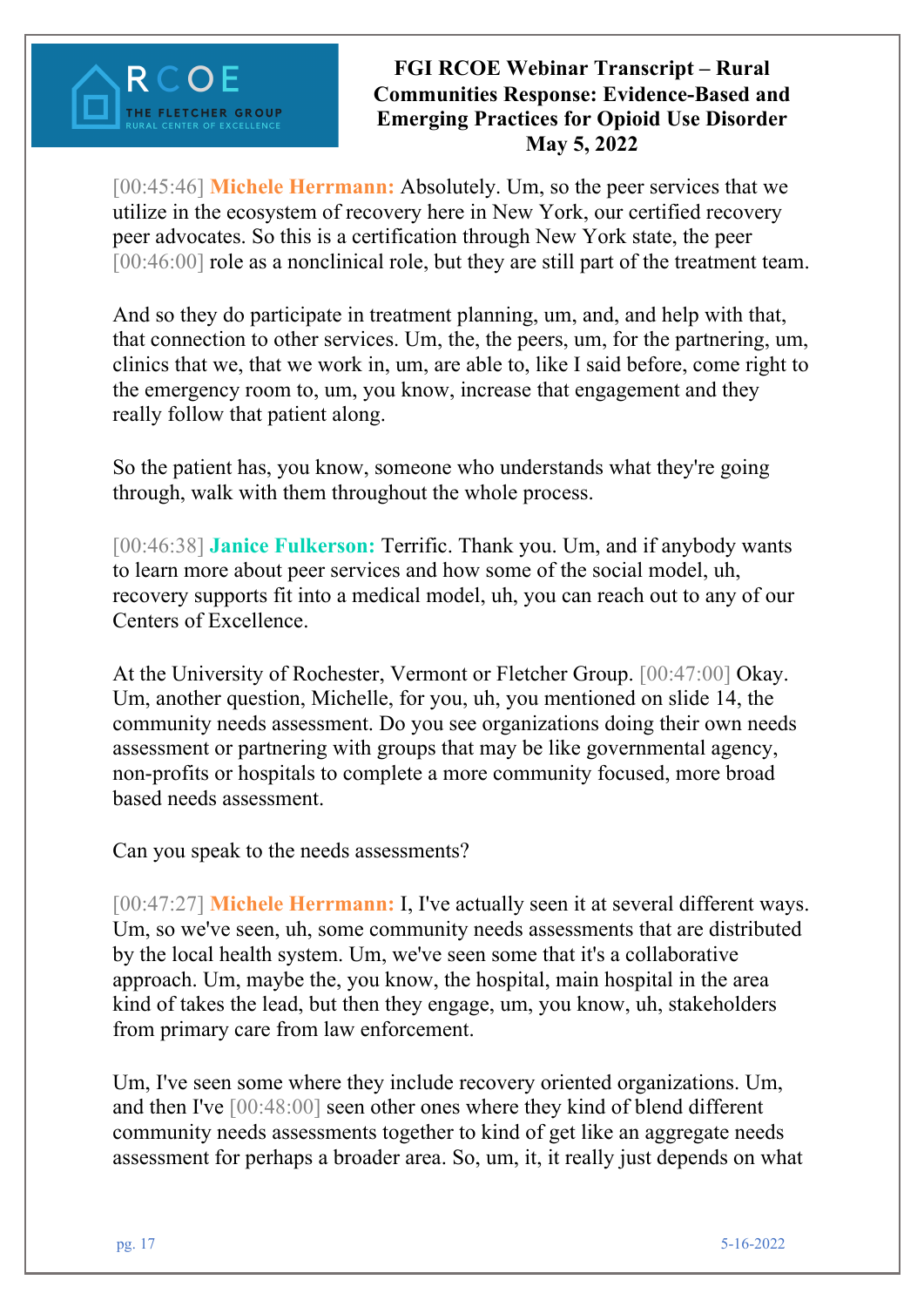### **FGI RCOE Webinar Transcript – Rural Communities Response: Evidence-Based and Emerging Practices for Opioid Use Disorder May 5, 2022**

that community requires and then really finding that champion to, to, to get it off the ground.

[00:48:24] **Janice Fulkerson:** Great. Thank you for that. Um, another follow up question. Um, if an organization wants to incur it, bring, uh, awareness and stigma education to their community in a more broad way. And they haven't seen anything in their community yet in a rural community. Where would someone start? What would be your advice on where to start?

[00:48:50] **Michele Herrmann:** Where to start? Honestly. One of the best places, uh, where we started for say our, um, um, our, our campaign. [00:49:00] Cause we actually, um, engaged with coalitions. So, uh, drunk coalitions in certain areas, and those coalitions are made up of, uh, uh, you know, groups of individuals from really across the community. Um, for instance, uh, one, uh, we worked with, um, a, uh, recovery art program.

And they had a connection to a drug court. And so we were able to, um, engage with folks who are participating in drug court and do their portraits. And then we displayed the portraits right in the drug court to address stigma on that front. Um, Uh, another way, uh, we actually worked and we started the conversation right from the, um, the leadership at the hospital and how we can, uh, start with.

Get that conversation going around stigma from the emergency department perspective. Um, we've also worked with, [00:50:00] uh, you know, chief medical officers who oversee primary care practices and started the conversation there. So it really depended on, you know, where folks were seeing stigma most prevalent and talking with the individuals who are being stigmatized.

Um, and their families and see, where were you, you know, where did you experience this? And then starting the conversation off and engaging those folks.

[00:50:29] **Janice Fulkerson:** Thank you.

Um, I also have had experience with other organizations who have started to put their local United Way, their local, federally qualified health care clinics, and some others who maybe have a shared vision and just starting a conversation by asking questions, you know, could be a small group. And then it leads to a movement.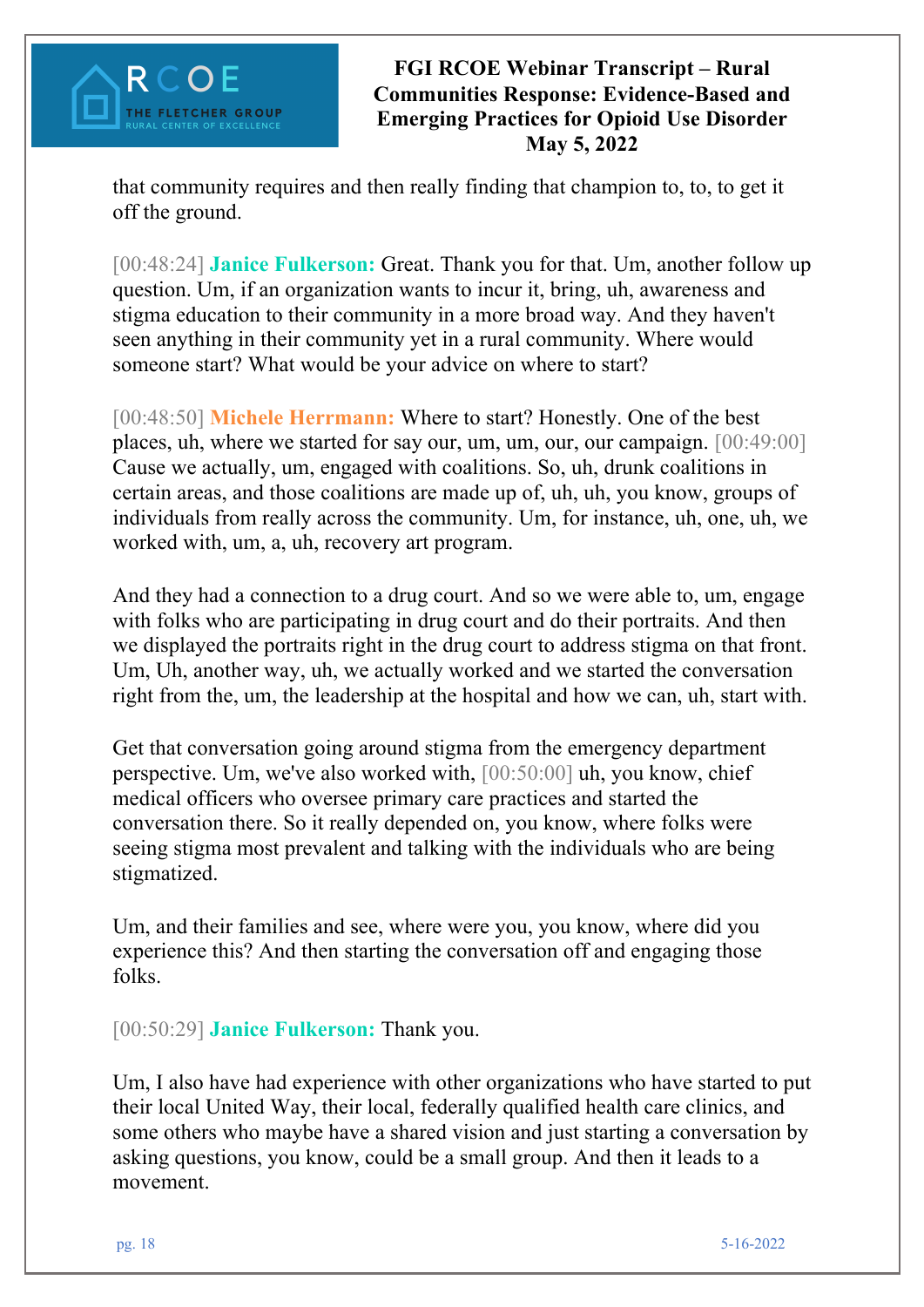

Um, question Michelle. Uh, we have, uh, two more questions and then I'll look to see if we have any more coming in. [00:51:00] Okay. Um, can you speak more to your train the trainer program that you mentioned? What is it and who can access it?

[00:51:09] **Michele Herrmann:** Absolutely. So the train, the trainer course, um, for the community discussion, um, we've partnered with a facilitator.

Her name is Tedra Cobb, and she offers this train, the trainer course and goes through, um, the discussion topics for that community discussions workshop. Um, with individuals it's typically a smaller group setting, maybe three to six people. It takes about three hours to do, and it can be done in person or virtually.

It's really up to the community and you know, what works best for, for the folks who are interested. And she educates folks on how to, you go through the presentation and facilitate that conversation, um, with the community members. Um, as I said, it's, it's accessible to anybody. It's free of [00:52:00] charge for anybody who is interested in the train the trainer.

Um, if you are interested in that you can either email the, um, the program assistance center, which is on your screen right now. Or you can go ahead and send me an email. Um, I believe. Janice, you're going to share my email.

[00:52:17] **Janice Fulkerson:** Um, yes. I put your email in the chat, along with the contact information for the University of Rochester.

Um, uh RCOE um, and all of the information that's here on this slide has been put into the chat so people can grab that if they'd like. Um, also another reminder is that this presentation um, along with the materials will be available on The Fletcher Group website next week, uh, for attendees to grab. Um, and the summit information, both to register for the University of Rochester summit and The Fletcher Group summit that is following there's the next month in Memphis, June eight and nine.

[00:53:00] That information is in the chat is. So Michelle, one final question for you. Uh, do most emergency rooms in rural communities, have a BHAO and if not, how could someone support getting one.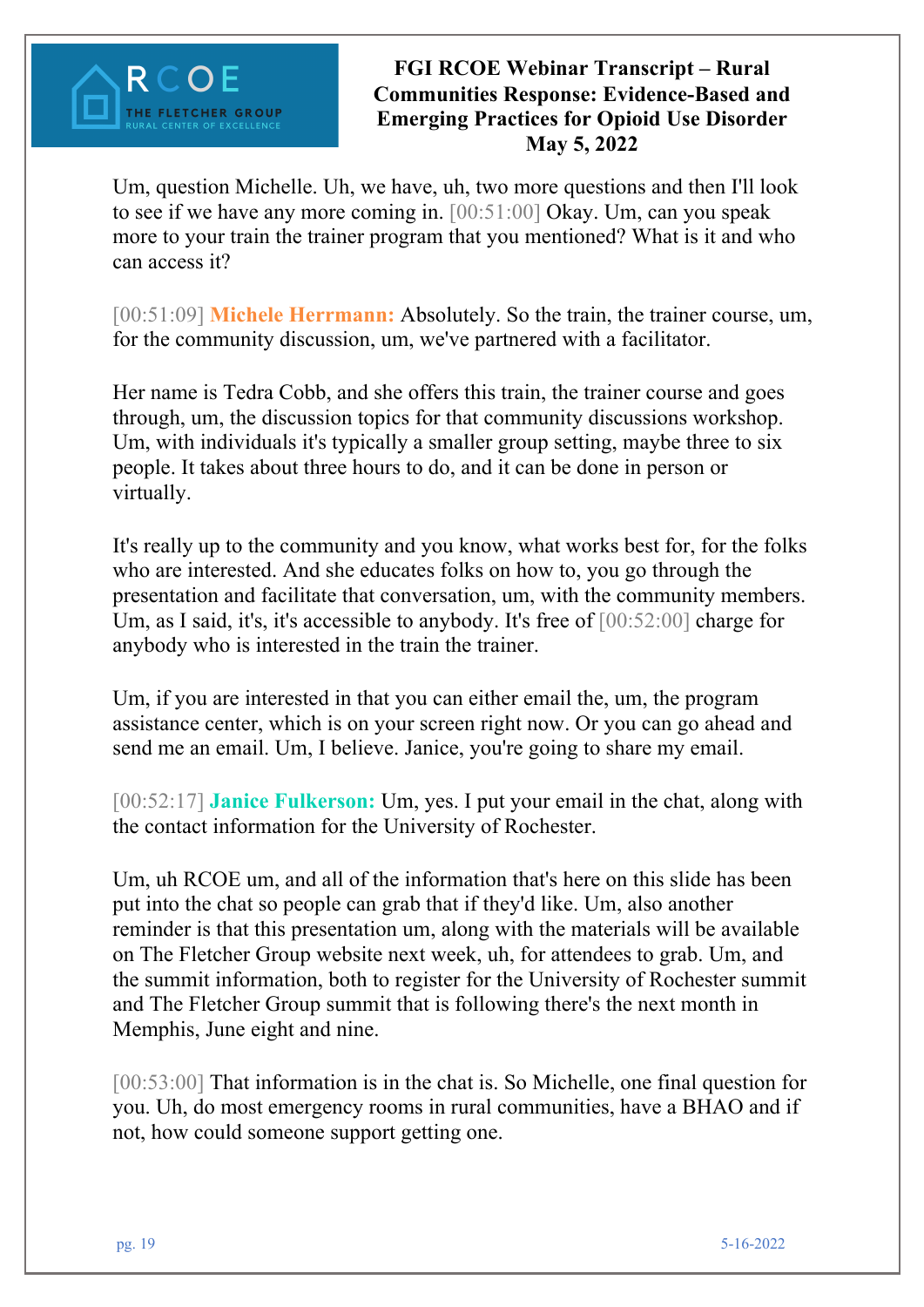

[00:53:16] **Michele Herrmann:** Absolutely. Um, I was lucky enough to actually, uh, work on this implementation project from the get-go. Um, and so not every emergency room emergency department has a BHAO.

Um, we were able to, um, utilize, uh, the grant funding, um, from HRSA for the RCORP to hire the um, hire and train these BHAO to be, um, embedded in the emergency department. If you are interested in how to get a BHAO, um, recruitment, job descriptions, um, financial modelings around BHAOs, um, as well as any kind of reimbursement opportunities

um, we actually, uh, [00:54:00] have on our learn page. Um, we did a webinar, um, on, around the BHAO. Um, you can jump to our learning page or again, um, send me an email. Email the Recovery Center of Excellence and we would be happy to work with your organization and really dive in deep and talk about that process. Um, we actually, uh, created, um, kind of a combination of, um, uh, evidence-based screening tool that, uh, it's seven questions that emergency departments can roll out.

Um, so they're able to really capture folks and really kind of gauge, um, you know, who might be utilizing the services of a BHAO. Um, and then, uh, we have also a training, um, for BHAOs available for those who are interested.

[00:54:50] **Janice Fulkerson:** Thank you, Michelle. I think the beauty of the three Centers of Excellence that we have at University of Vermont, University of [00:55:00] Rochester and the team here at Fletcher Group is the collaboration across the three organizations. If there's something one of us can do really well, we will do it. If there's something else our colleagues can do better, we will make a referral. And I think one of the things that we're all very good at is developing those toolkits and even more, helping people with the implementation because there some science to the implementation of the information that's provided in a tool kit.

So thank you, Michelle. Thanks for joining us today. Thanks to everybody who is on the webinar that joined us today as well. Um, all three RCOE information is available to you by contacting any one of us. So thanks for joining us today and look for more information in your email about next month's webinar.

Thanks Michelle.

[00:55:54] **Michele Herrmann:** Thank you all. Thank [00:56:00] you.